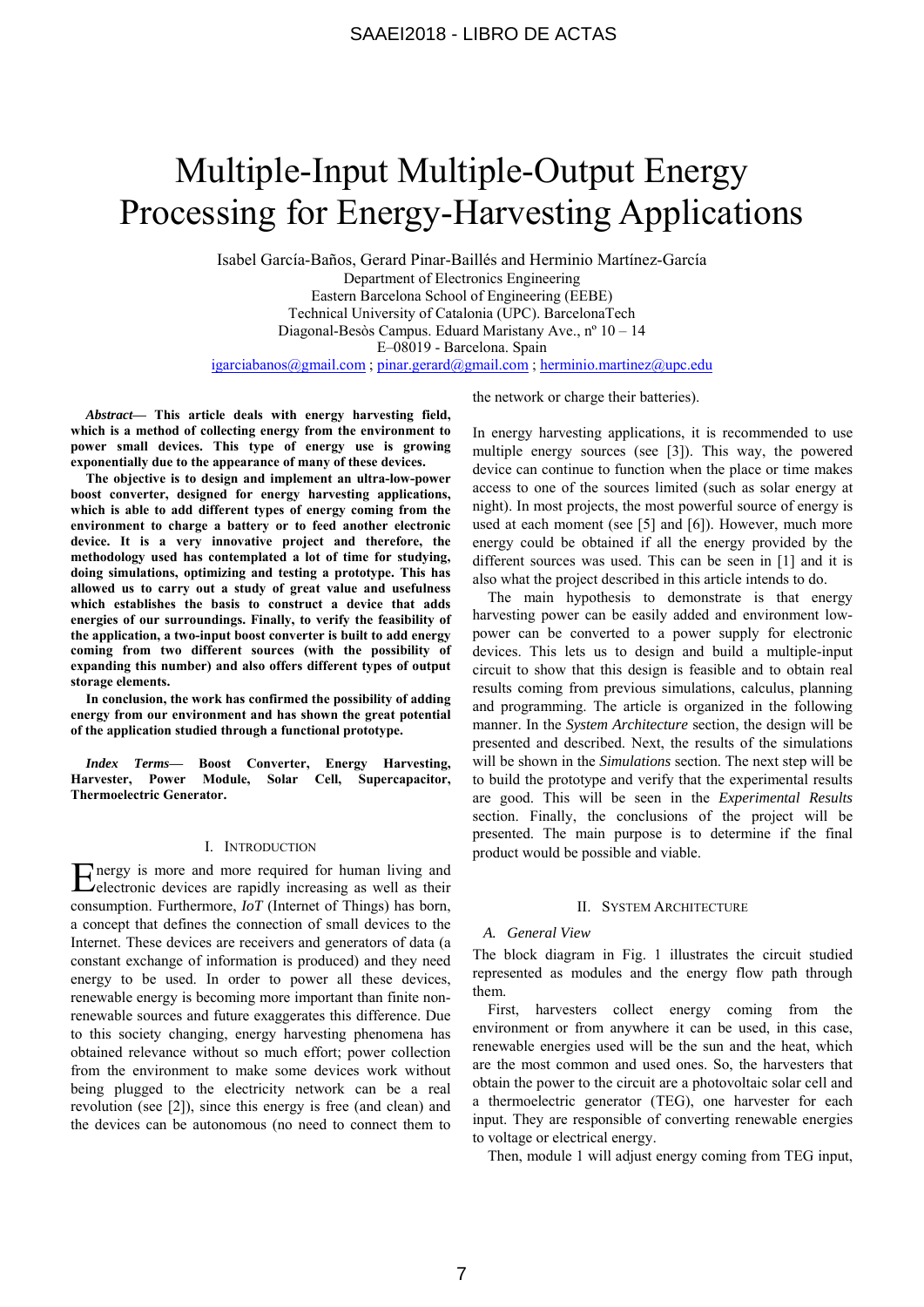this means being as much efficient as possible to later sum up this energy with other inputs.



Figure 1. General Block Diagram.

Module 2 will do the same thing with the energy coming from the solar cell. Both modules will boost voltage (using a similar topology as the one described in [4] or [8]) and will adjust the impedance according to harvester's features and power. In other words, these modules are to be computed to optimize efficiency and power tracking. To do so, it is important to know each harvester's behaviour in deep and its electrical model and responding. Later, these modules will be explained in detail.

Module 3 will be the one in charge of thinking and making the decisions on the circuit. In first place, changing the way of summing the inputs and also optimizing the circuit depending on energy type and quantity. Module 3 will contain the microcontroller to this job.

After having input energy boosted and adapted, the real innovation part comes with the power summing. Module 4 will be a boost converter, controlled by module 3, which do the real power adding of the two input sources.

Finally, the last part of the circuit could be a battery to store the energy somewhere, or can be a load representing another device that takes the energy from this MIMO boost converter.

## *B. Module 1*

The first part of the circuit consists on a DC boost converter configuration working in optimal conditions for the Thermoelectric Generator (TEG) harvester. This module is based on the ultra-low boost converter BQ25505 and it has a specific application for TEG sources giving 0.5V maximum in real cases to be boosted up to 4.2V of voltage.

## *C. Module 2*

This module is working similar as the one already mentioned, but designed and focused on solar application. A solar cell is giving the up to 5V voltage input to BQ25505 boost converter, which gives 4.2V in the output. Configuration in the IC is taking into account the MPPT and furthermore, it has a battery management feature. That is, it can use an external primary battery to keep the system working without interruption.

#### *D. Module 3*

Each electronic system has to be controlled and in this case, the switching in the final DC converter takes a very important role. Therefore, the MSP430FR5969 microcontroller unit (MCU) is responsible for switching the signals on module 4 and voltage states in module 1 and 2 treating. In addition, its working voltage is 3.3 V, so the whole system does not start until the system's brain is awake.

### *E. Module 4*

The real innovation part of the circuit comes up with the idea of adding all energy collected from the harvesters and amplified from the BQ25505 boosts. This 4th module is designed to add that two powers with any losses using a DC boost converter with double input switched by MOSFET transistors. Its schematic can be seen in Fig. 2.

Talking about really low power coming from a solar cell and a thermoelectric generator, this PWM generation must consume as less as possible so that CSD18542KTT MOSFETs are used in it.



Figure 2. Module 4 Schematic Diagram.

## *F. Circuit Start-Up*

Two types of operation should be differently considered: the transient operation; from when the system is turned on until it works normally, and the stable operation which means the circuit is working as it is supposed to. The MIMO boost converter, with all its 4 modules, it is designed for becoming stable without any user intervention.

Transient Operation will work as:

1<sup>st</sup>. All modules and devices are turned off and harvesters start collecting energy.

2<sup>nd</sup>. BQ25505 from modules 1 and 2 start boosting that energy to a similar output voltage.

 $3<sup>rd</sup>$ . Part of voltage from module 2 is accumulated in a supercapacitor in module 3.

 $4<sup>th</sup>$ . When that voltage reaches 3.3V, the controller starts working and generating the PWM signal.

5<sup>th</sup>. Module 4 controlled by module 3 sums the two voltage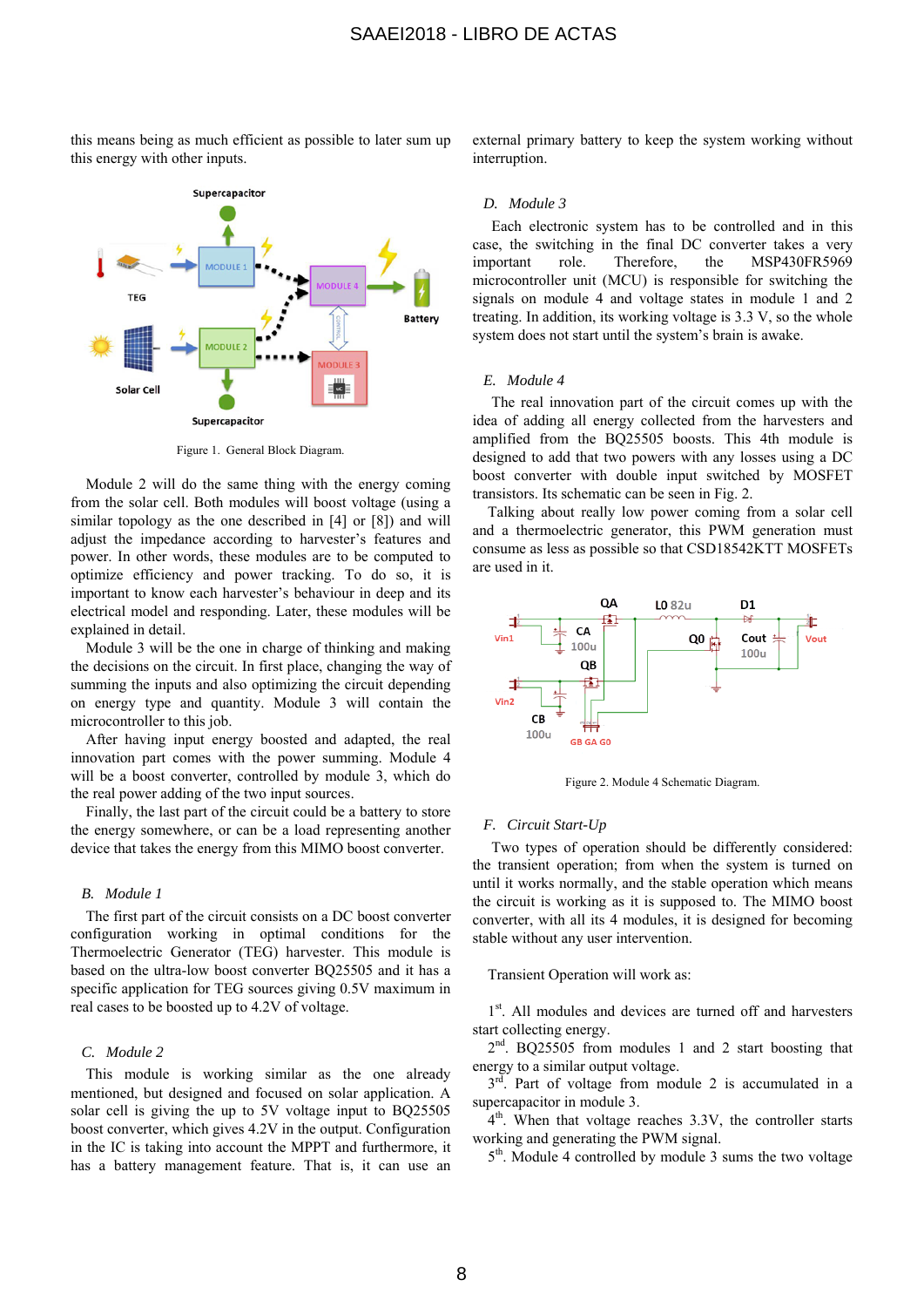#### inputs from 1 and 2.

 $6<sup>th</sup>$ . This amount of power allows charging a battery and supplying energy to some electronic device.

## Stable Operation will work as:

1<sup>st</sup>. Once the circuit is stabilized, module 4 adds the powers coming from the harvesters and adjusted by module 1 and module 2 and the result power goes directly to the load or secondary battery.

 $2<sup>nd</sup>$ . During stable operation, all modules are working continuously and together: module 3 gives the three PWM signals to the switches in module 4, modules 1 and 2 gives the energy to the supercapacitors in the outputs and through the module 4 to the final load or battery if the harvesters are giving enough energy from the sources.

 $3<sup>rd</sup>$ . In the case the circuit is not giving enough power to keep module 3 working, the energy missing will be supplied by the primary source to guarantee that the circuit's 'brain' is always 'awake'.

## III. SIMULATIONS

Module 3 needs to be connected to MOSFET transistor's gates in module 4; this way it can control the switching. This innovative module requires indispensable simulations to understand its behavior and to determine which switching strategy works better. One potentially good switching technique is the one presented in [7]. However, in order to reduce the computational power required, two easier switching strategies will be proposed. The input signals of the module 4 are simulated in PSIM software following two switching options: non-complementary switching and complementary switching.

Complementary switching is a switching strategy in which a harvester is connected at any time to module 4. That is why for each power source (and therefore, harvester) added to the system, this switching will have to be modified to adapt it to the new structure. In addition, it is possible that the capacitors of the system do not have time to discharge and, therefore, not all the energy is added up. Finally, a non-ideal switching would contribute to a loss of static energy. However, this strategy ensures that the connected device always has power. The system clock, the activation signal of the first harvester and the activation signal of the second harvester have been simulated and the result can be seen in Fig. 3.



Figure 3. Complementary Switching. From top to bottom with respect to time: system clock, activation signal of first harvester and activation signal of second harvester.

Non-complementary switching is a switching strategy in which the different harvesters are connected to the system one by one and with a set time between them without connection. This allows the capacitor to have more time to discharge. It also adds flexibility to the system (a harvester can be added without modifying the switching) and avoids the loss of energy due to a bad switching, since no harvester is connected at the same instant that another is disconnected. However, with this strategy there is a certain risk that the connected device will run out of power. The same three signals that in the previous switching strategy have been simulated and the result can be seen in Fig. 4.



Figure 4. Non-complementary Switching. From top to bottom with respect to time: system clock, activation signal of first harvester and activation signal of second harvester.

The ideal strategy is potentially a mixture between the two. The switching system must be adapted to each situation, so that the time without any connected harvester is minimum to guarantee that the connected device always has power. However, this time should not be null (the change between harvesters should not occur at the same time) to avoid the effects of a non-ideal switching.

The fact that the circuit is adding power needs to be demonstrated. So, three different circuits are evaluated and the results can be seen in Table 1.

These results demonstrate how energy coming from disconnected inputs is stored in the capacitors and then reincorporated to the boost converter. Energy got on the output is higher than the results in previous simulation profiles. Therefore, with this simple circuit simulated, energyadding is theoretically demonstrated and almost all energy coming from the input is transferred to the output. Furthermore, the capacitor in the input stabilizes input voltage.

Once the previous fact is demonstrated, it is necessary to optimize the circuit and make it as efficient as possible. To do

| <b>TABLEI</b>                |
|------------------------------|
| SIMULATION NUMERICAL RESULTS |

| Circuit<br>Configuration              | Input Voltage<br>V) | Output Voltage<br>(V) | Output Power<br>(mW) |  |
|---------------------------------------|---------------------|-----------------------|----------------------|--|
| Normal Boost<br>Converter             | 5.00                | 16.10                 | 259.18               |  |
| 2-input Boost<br>(without capacitors) | 5.00                | 16.17                 | 261.47               |  |
| 2-input Boost<br>(with capacitors)    | 4.56                | 19.79                 | 391.57               |  |